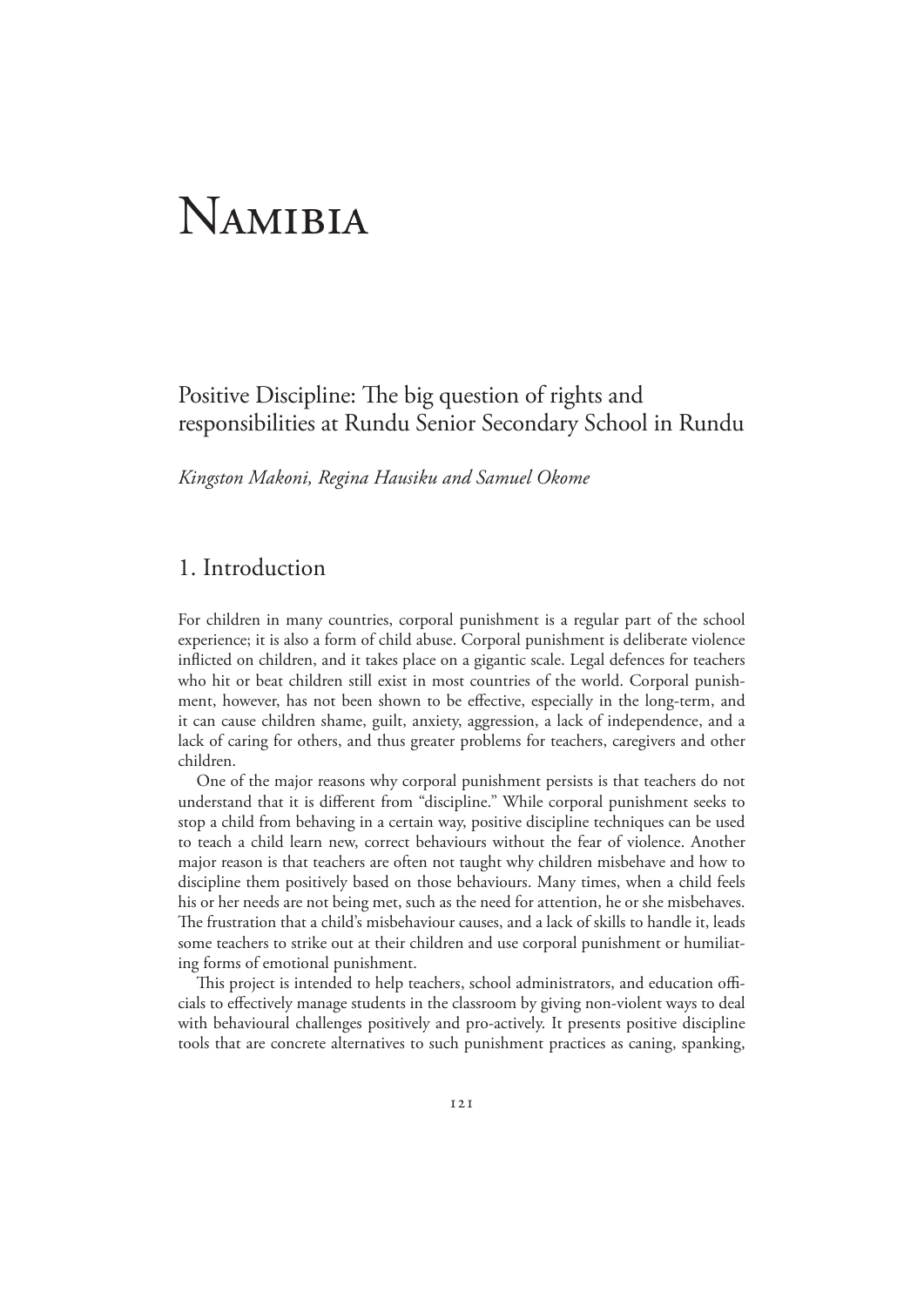pinching, threatening, pleading, bribing, yelling, commanding, name-calling, forced labour, and other even more humiliating actions.

 Children come into this world helpless and unable to fully develop without teachers. As teachers, their job is to nurture them and to teach them how to live. This is no easy task. On some days, their classes are exciting, fun, and joyful places to learn for their students and themselves. On other days, they may feel tense and uncertain about their ability to do their job. Being a teacher is rarely dull; but being a teacher is also the most important work they will ever do.

 We know how tough teaching can be. We also know how much you care for your students. But children don't come with instructions. Unlike parenting, you are responsible for many children at once, not just a few, and all are unique in many ways. They also don't always behave in the way you want them. It seems that just as you figure out what works with one class; they're gone, replaced by a new set of faces with a whole new set of joys and challenges.

 All teachers should want the best for their students and should be concerned with fostering confidence in their abilities and raising their self-esteem. But when your students don't listen to you, refuse to do what you ask, defy or ignore you, it is easy to become annoyed and frustrated. When this happens, or better yet before, turn to this document for help. The positive discipline tools presented here are concrete alternatives to such punishment practices as caning, spanking, pinching, threatening, pleading, bribing, yelling, commanding, name-calling, forced labour, and other even more humiliating actions.

## 2. Frame of Reference

Namibia ratified and signed the Convention on Rights of the Child in September 1991. Article 144 of Namibia's Constitution states that, any international treaty or agreement that Namibia signs automatically become part of its laws. So, the education system in Namibia is in accordance with CRC and other human rights treaties and Namibia is legally bound to comply with its own and international legal instruments.

 The ratification of the treaty brought with it the banning of corporal punishment in all schools. This ban was communicated to schools, mostly through circulars, abruptly with no or little information on the intent or purpose. In most schools, Principals simply announced during school assemblies that teachers were no longer permitted to institute corporal punishment to students. In majority of cases no discussions were done on the reasons for this ban or the responsibilities that came with it. As a result children in most schools simply interpreted it as the freedom to 'do whatever' they wanted, with no consequences for it. Most teachers were left 'frustrated and angry' with this new directive and as a way of maintaining discipline many resorted to different forms of negative discipline as a way of "behaviour correction". This includes,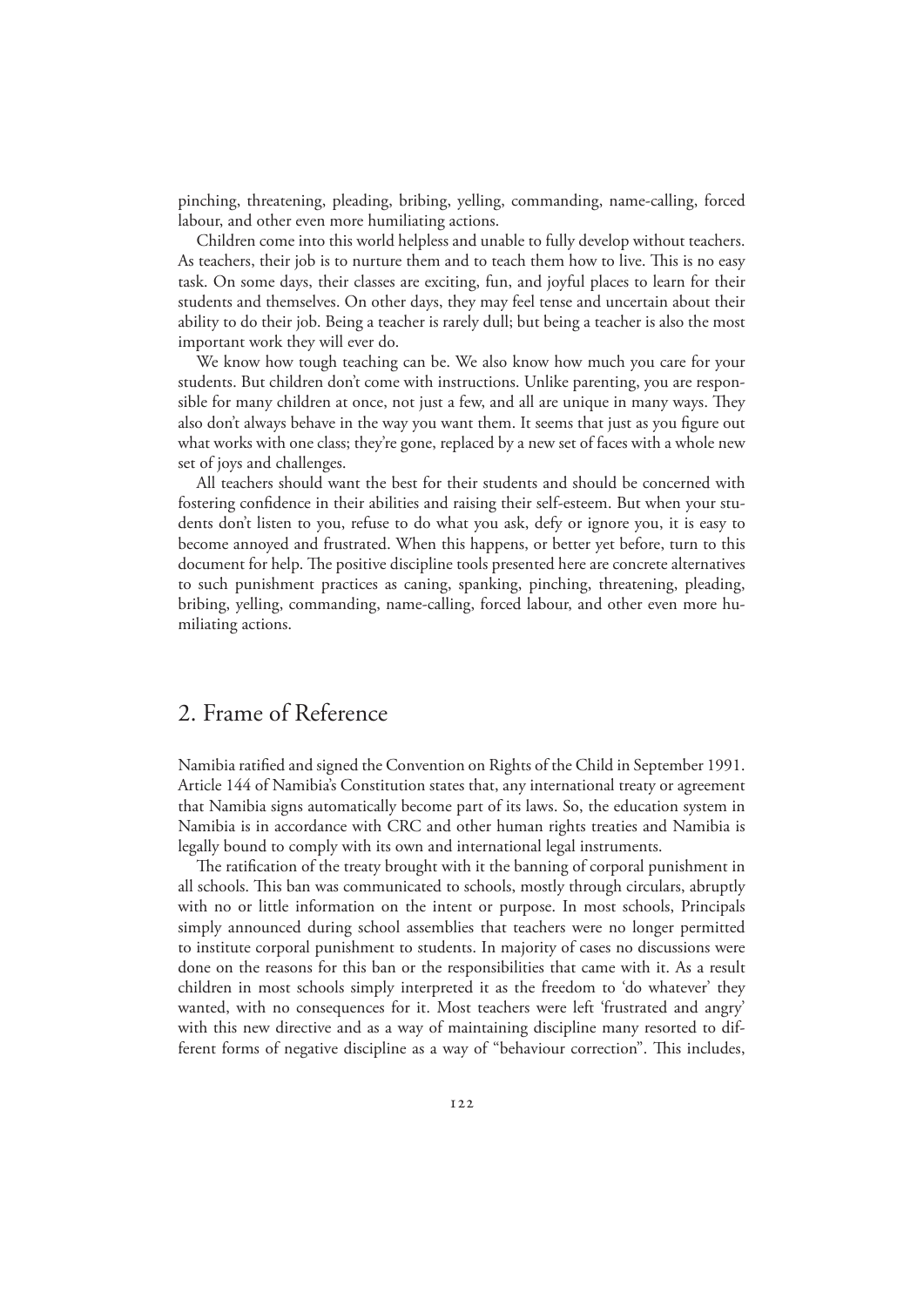sending latecomers back home, ask them to dig a big hole and later fill it back or make them stand in the scorching sun. Unfortunately, these alternative punitive discipline measures have not yielded any positive result in terms of school or class discipline. As a matter of fact, in most schools, there has been an increase in the number of bullying cases, children carrying weapons (knives or sharp objects) to school, absenteeism as a result of victimization and rise in cases of alcohol abuse. This deterioration of discipline in most schools has led some people to advocate for the return of corporal punishment as a way of bringing back "normalcy" in schools. Although there is significant variation from school to school, this trend cannot be ignored. Together these "problems" create obstacles that prevent our youth from achieving their potential and delay their valuable contribution to the nation at large.

 Instead of dwelling on the merits and demerits of how CRC was implemented in Namibia, particularly in schools, this project intended to improve the implementation of CRC in terms of positive discipline. We intended to involve both students and teachers in the whole process, so that they feel part of the process and own it. The project supports the Positive Discipline model. This model is based on mutually respectful relationships at school in general and class in particular. Positive Discipline teaches educators, students and community members the skills necessary to create healthy interpersonal connections in an environment where each person's contribution has meaning, is valued, and respected. A young student's sense of community (connection or "belongingness") at school increases academic success and decreases socially risky behavior. This sense of connection or 'belongingness' can only be created when one feels s/he is part of a system through participation. There is overwhelming evidence that young people who see their teachers as both kind (supportive/responsive) and firm (demanding) have more success socially and academically. It is for this reason that this project will bring students (class captains of grade 8,9 and 11) School Representative Council and their class teachers together so that they formulate class rules that create a class connection or belonginess between class teachers and their students, whilst demanding responsibility in return.

## 3. Purpose

*The purpose of our project is to improve the implementation of Child Rights Convention in relation to positive discipline at Rundu Senior Secondary School.*

This is considered a pilot project because our aim is to start working with grade 8, 9 and 11 students and grade teachers in formulating class rules at the beginning and, gradually progress in future to the formulation of school rules involving all the student body thereby building warm relations, good communication and freedom of expression which will promote the sense of connection and "belonginess".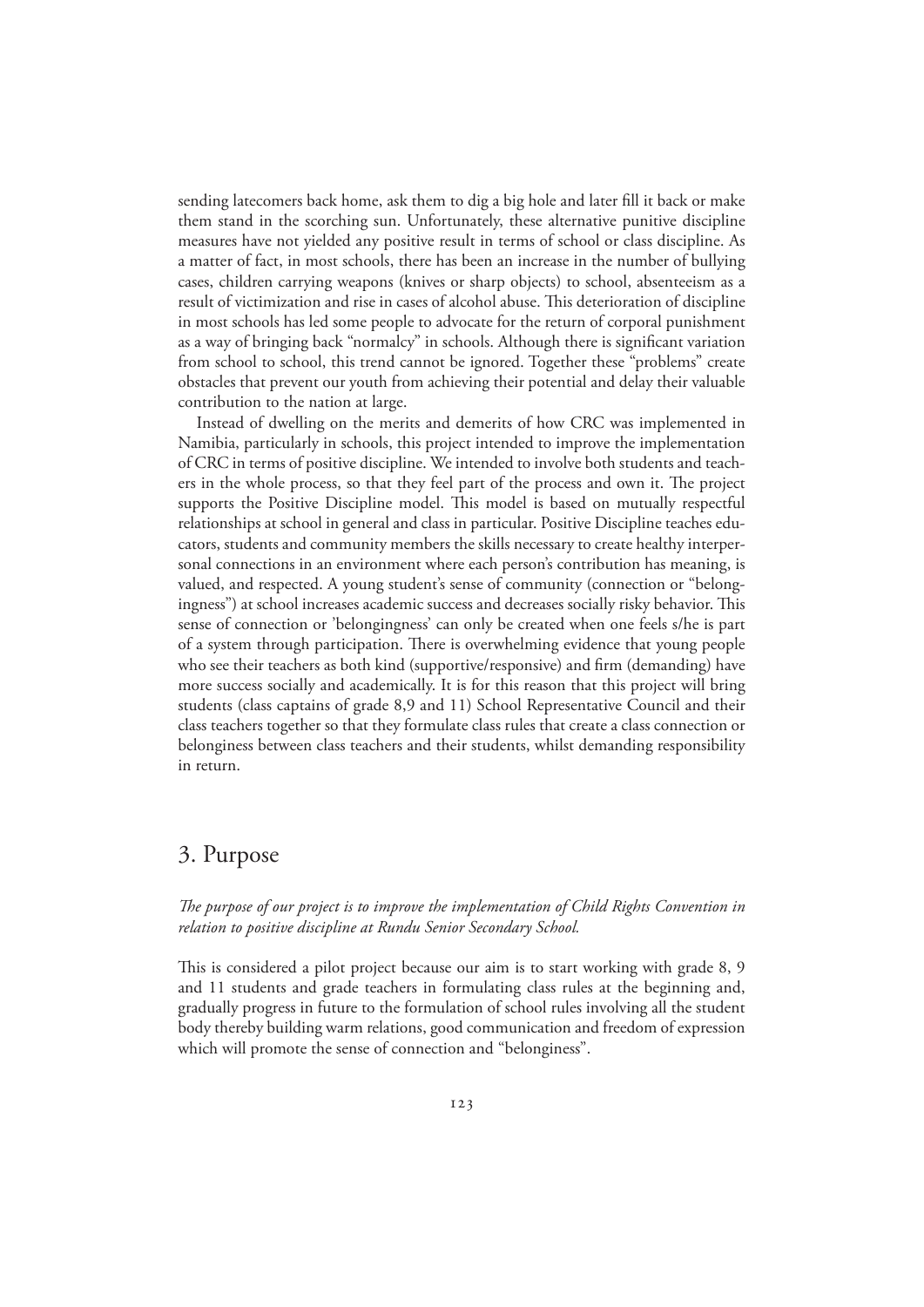

# 4. Methodology (Activities)

In planning activities for this project, we targeted classroom captains of grade (8, 9, and 11) and class teachers of grade (8, 9, and 11) as well as School Representative council. We targeted these groups because we realised that this was going to be a two year program and there was going to be no use in involving grade 12 students, who only one school year of schooling left. While it could have been prudent to involve everyone in the targeted classes, it was impossible due to time and resources available. As a result, we decide to involve class captains and teachers, with the idea that that they were going to share the knowledge gained with their counterparts. Below is a summary of activities carried out with each target group.

#### **A. Seeking approval from educational authorities**

The first activity was to seek approval of the project from the school authorities at Rundu Senior Secondary school as well as the Regional Education authorities.

#### **B. Workshop with SRC and Class captains**

In these activities students explore the idea that people's basic needs are considered rights, and see the link between rights and responsibilities:

- demonstrate an understanding of basic personal and family needs and learn how basic needs are met
- demonstrate an understanding of the need for rights and responsibilities, e.g., need for protection and respect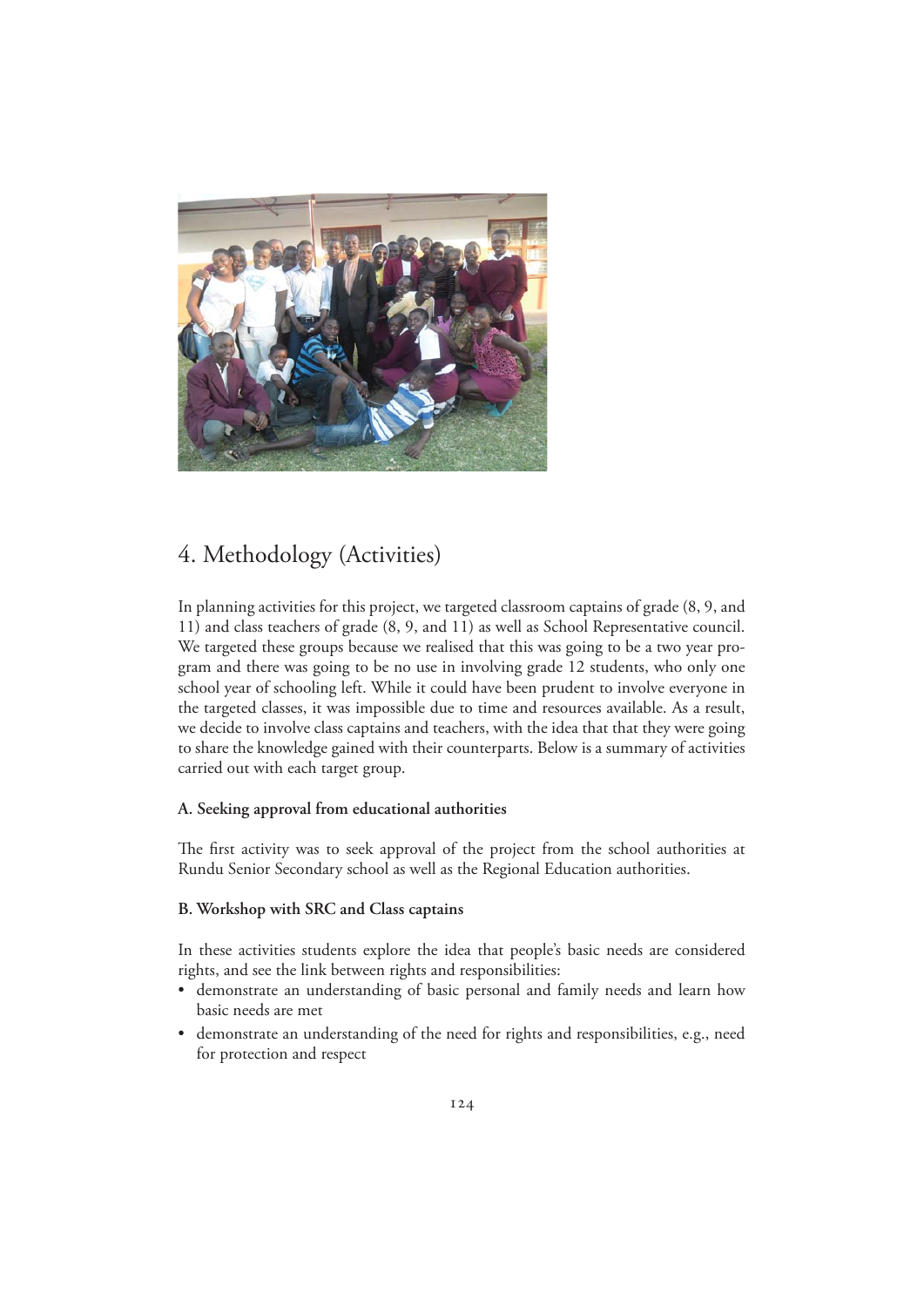• identify the physical, interpersonal and emotional needs of healthy human beings (Healthy Living)



#### Activity 1. THE RIGHT TO WHAT?

- 1. The facilitator introduces the concept of children's rights, and the class brainstorms a list of rights they think children should have.
- 2. The class compares their list with the cards, and adds any new ideas to their list.
- 3. The class compares their list with the summary of the UN Convention on the Rights of the Child

#### Activity 2. RIGHTS, WANTS OR NEEDS?

- 1. In pairs, students sort a set of 20 cards into the following categories:
	- MOST IMPORTANT
	- IMPORTANT
	- LEAST IMPORTANT
- 2. Each pair joins another, and decides which the 6 most important cards are.
- 3. Groups share their list of most important cards with the class.
- 4. The class discusses:
	- Was it difficult to select some items over others?
	- How did you decide which items were most important?
	- What is the difference between "wants" and "needs"?
	- Why would some "needs" be protected as rights?
	- Do all children have these rights met?
	- What other rights do you think children should have?
	- What can be done to ensure children everywhere have all their rights met?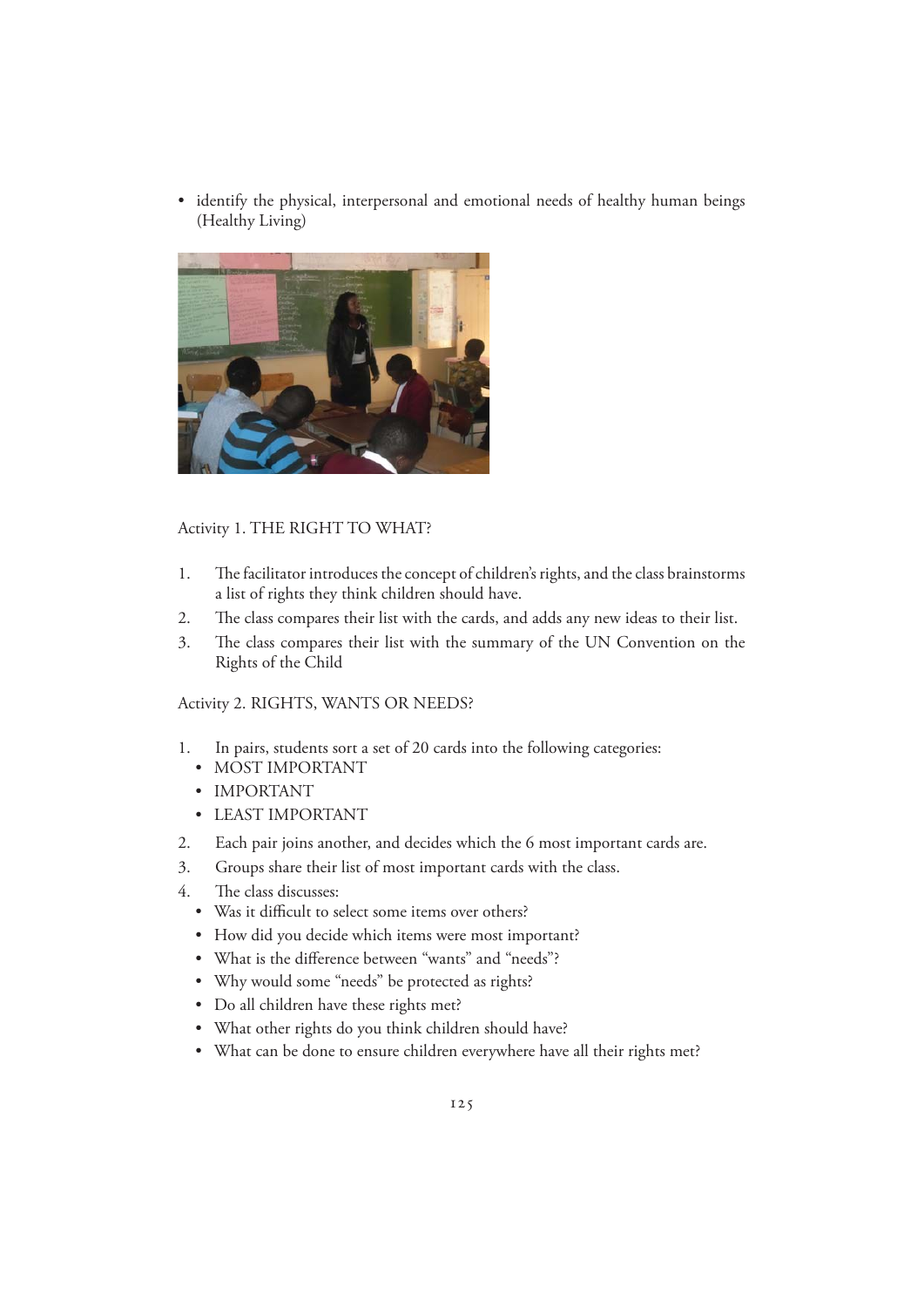#### Activity 3. RIGHTS AND RESPONSIBILITIES

- 1. Complete Activity 1 or 2. Keep the cards that have been designated as "rights" rather than as "wants" for use in this activity.
- 2. Explain that with rights come certain responsibilities. Example: The right to "opportunities to share opinions" corresponds to a responsibility to "express opinions in ways that do not harm another's rights".
- 3. In pairs or small groups, students write and illustrate on a blank card a responsibility they think goes with each right card.
- 4. Pairs or groups exchange rights and responsibilities cards. Each group tries to find a match between each right card and a responsibility card. Alternatively, the teacher collects rights cards and responsibilities cards, and gives one right or responsibility card to each student. Students move around the room, forming pairs to match a right to a corresponding responsibility.
- 5. The workshop discusses responsibilities for both rights bearers (students) and duty bearers (school authorities)

#### **Conclusion**

As a conclusion to these activities students were asked to formulate rules in their own classrooms, which will hold them accountable to their responsibilities as students. These were to be shared with their teachers.



#### **C. Workshop Class teachers**

A workshop with teachers was a reflective one, with case studies like the one below and teachers needed to reflect on appropriate disciplinary measure.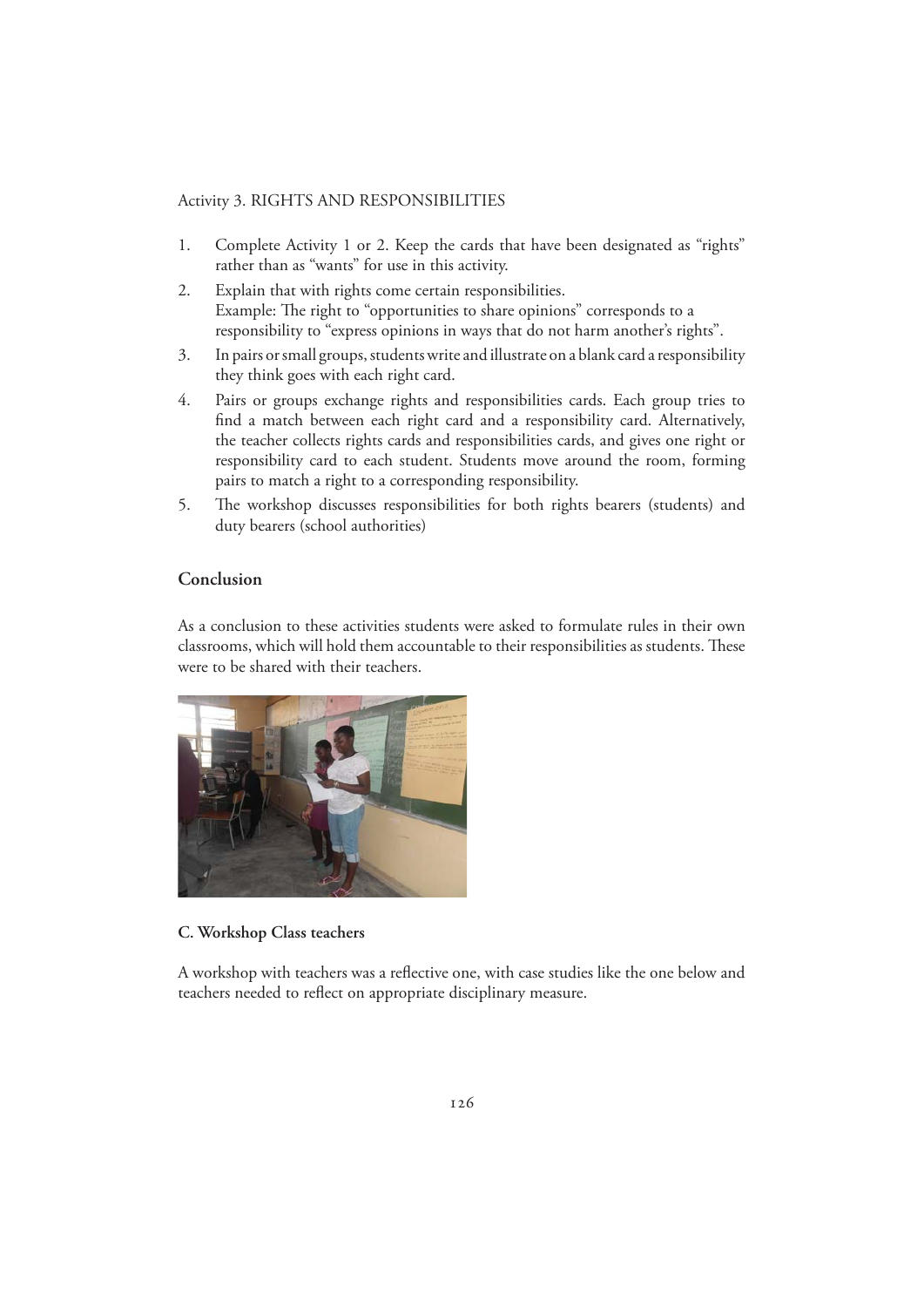*The Case of Ramon\**

"I'm not going to that man's class! I don't have to do what you say!"

"I'm not even supposed to be in this class; my momma says I'm supposed to be in a special education school. They said I'm learning disabled and have ADHD, whatever that is." [ADHD is Attention Deficit Hyperactivity Disorder.]

He runs down the hallway bumping into other children and teachers, walks into the classroom in the morning stating what he isn't going to do, and yells or runs around the room whenever he feels like it. He calls classmates members of the "dumb club" and swears other sixth graders are committing acts that I hadn't even heard of until I was in my third year of high school. … This is my homeroom student, "Ramon. " I feel angry about his behaviour. I'm tempted to hate him, but most of all, I'm frustrated with him, my lack of skills, and the system. … I left school that day in tears, sick to my stomach because of this child.

\*This case study is adapted from the diary of Ellen Berg, a language arts teacher in Turner Middle School, St. Louis, Missouri, USA.

#### *What Would You Do?*

Ramon's case, though to an extent extreme, is not uncommon. Virtually all of us have experienced students who have challenged our authority or who have disrupted our classes and upset our students in many ways. Ramon is in desperate need of discipline, but what alternatives are there?

#### *Reflection Activity: How Were YOU Disciplined?*

Think back to when you were in primary school. If you or one of your classmates had misbehaved like Ramon, what disciplinary methods would, or did, your teachers use? Write these methods down in the table below. Then, write down how you felt about these methods, as well as whether or not you thought they were effective in the long-term. How do you think the child felt? Did you see or experience a lasting change in behaviour?

 Next, ask yourself, "If I had a student like Ramon, what would I do, and why?" Do you think it would be effective in stopping future misbehaviour? Write your thoughts down as well. Are your methods similar to those of your teachers?

|                               | Disciplinary Method Why was this method used? Was the method always | effective, especially in the long-<br>term? How did the child feel? |
|-------------------------------|---------------------------------------------------------------------|---------------------------------------------------------------------|
| <i>Your Teachers' Actions</i> |                                                                     |                                                                     |
| Your Actions                  |                                                                     |                                                                     |

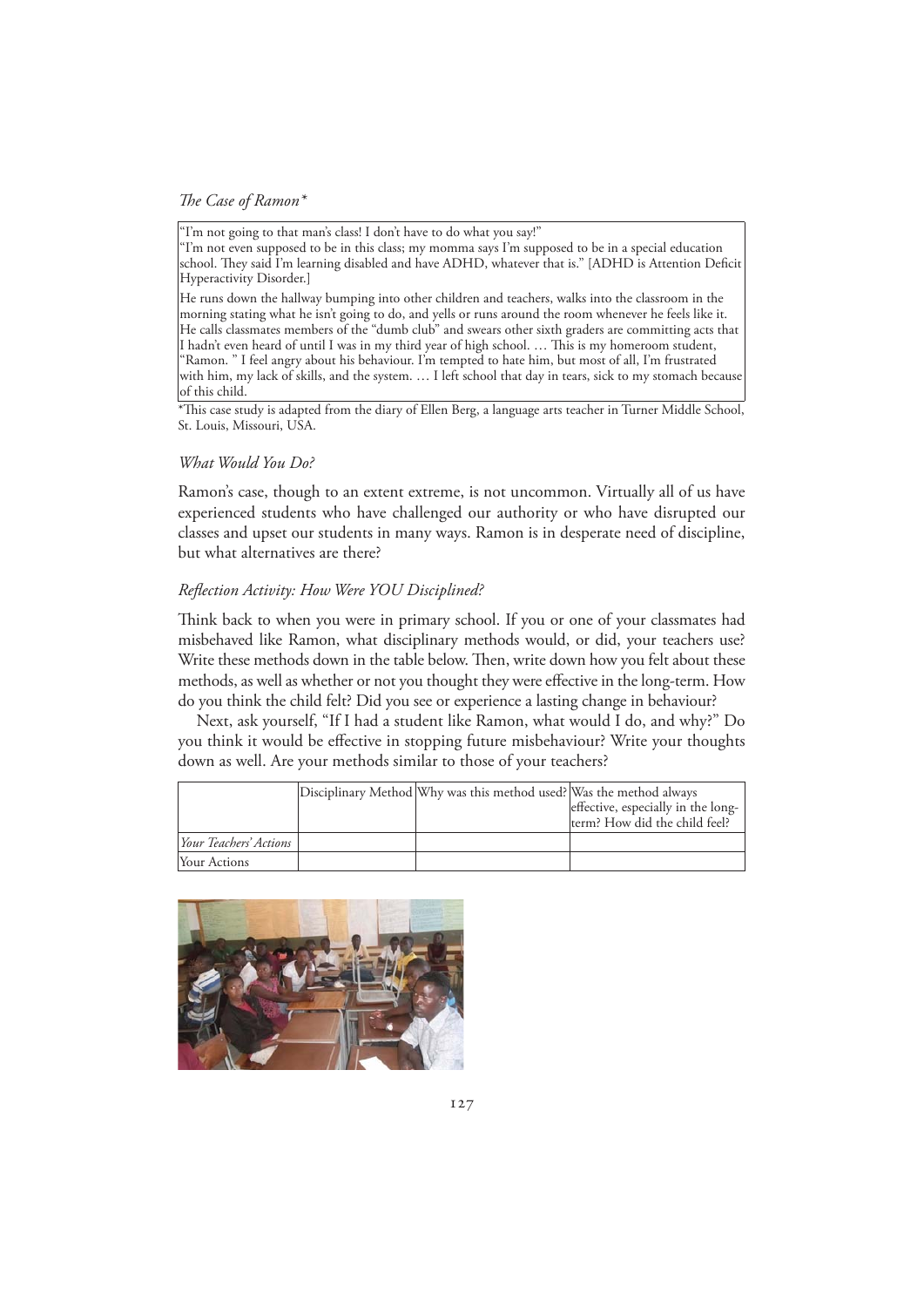#### *Feedback on the Activity*

In completing the table above, it would not be surprising if many of you answered "To punish the child for misbehaving" or "to stop his misbehaviour" under the column on "Why was this method used?" Likewise, under the last column on "Was the method always effective, especially in the long-term?" many of you – if you thought long and hard – probably answered "No". Sooner or later, the same child misbehaves again, often in the same way. Why? The answer lies in the difference between punishment and discipline.

#### **Conclusion**

What can you do together with your class to make sure that you do not punish your students but you discipline them? How can you involve them in this process?

#### **B.Formulation of classroom rules**

Each class captain was tasked to work with their class and class teachers in formulating classroom rules. All classes formulated these rules and were forwarded to the team. The team then compiled the formulated rules and shared them with the school authorities. The implementation of the class rules faced a number of challenges, which will are discussed under "Discussion and Reflection" section.

### 5. Results

- Learner's feel that there is a platform for them to relate to.
- Better communication was established between teachers and learners.
- Some of the classes are using the rules.
- Some classes are still using the disciplinary book.
- The school authorities felt that the project threatened the status quo at the school.

# 6. Discussion and Reflection

For every pilot project there are always challenges that are encountered either during the process or at the end of the project. Will highlight more on the problems faced during the implementation process. From 21-25 July 2014 the group had a workshop with the teachers and after we departed a week after the school experienced an incident where the SRC chair person was found under the influence of alcohol. This is against